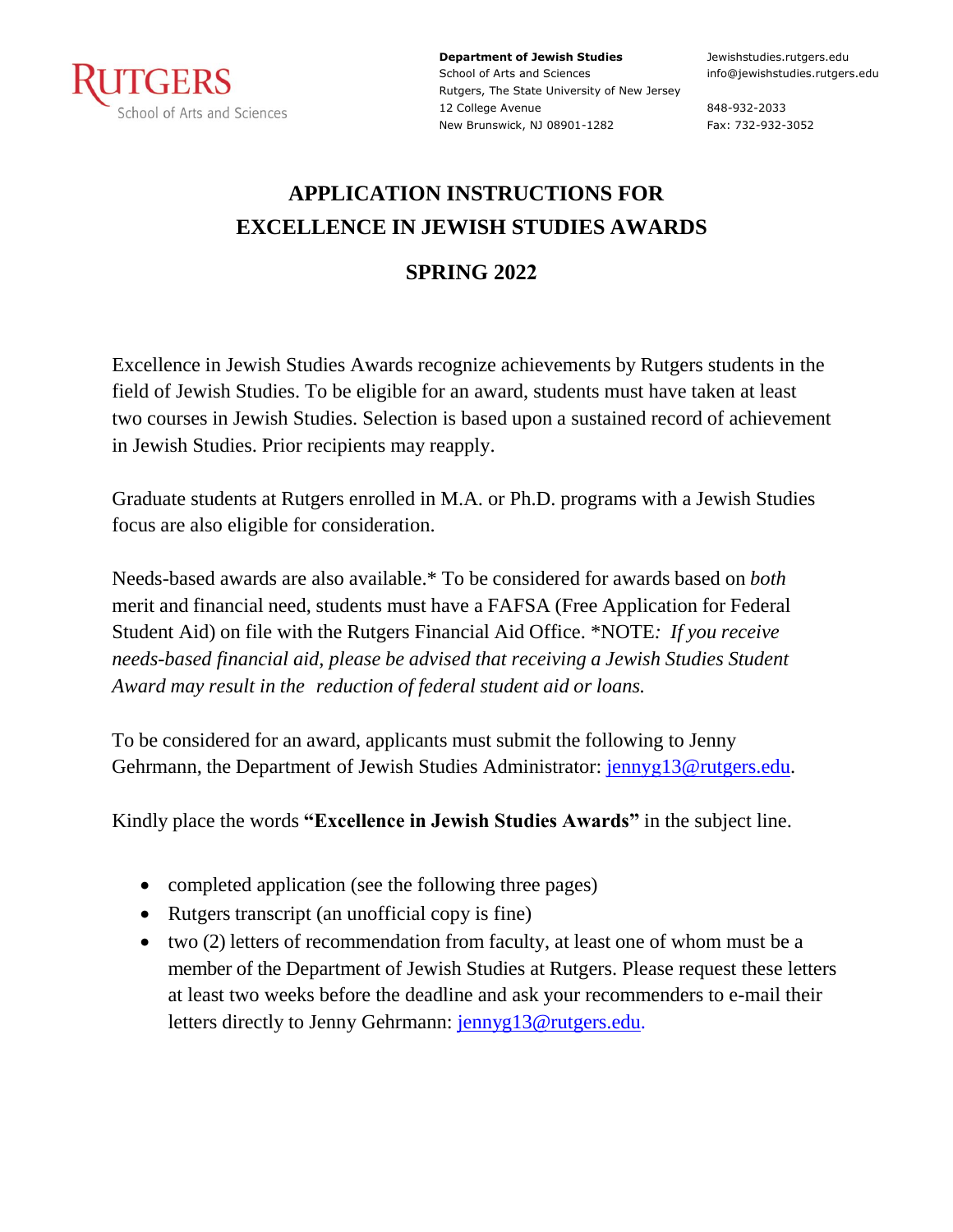# **RUTGERS**

### **APPLICATION FOR JEWISH STUDIES**

#### **AWARDS Academic Year 2021 – 2022**

| Cumulative G.P.A.                                                                |
|----------------------------------------------------------------------------------|
| Graduate Program in which you are enrolled (if applicable):                      |
| ,我们也不能会在这里,我们的人们就会在这里,我们的人们就会在这里,我们的人们就会在这里,我们的人们就会在这里,我们的人们就会在这里,我们的人们就会在这里,我们的 |
| I have requested letters of recommendation from the following faculty            |
| (name, department, and institution if other than Rutgers):                       |

1. 2.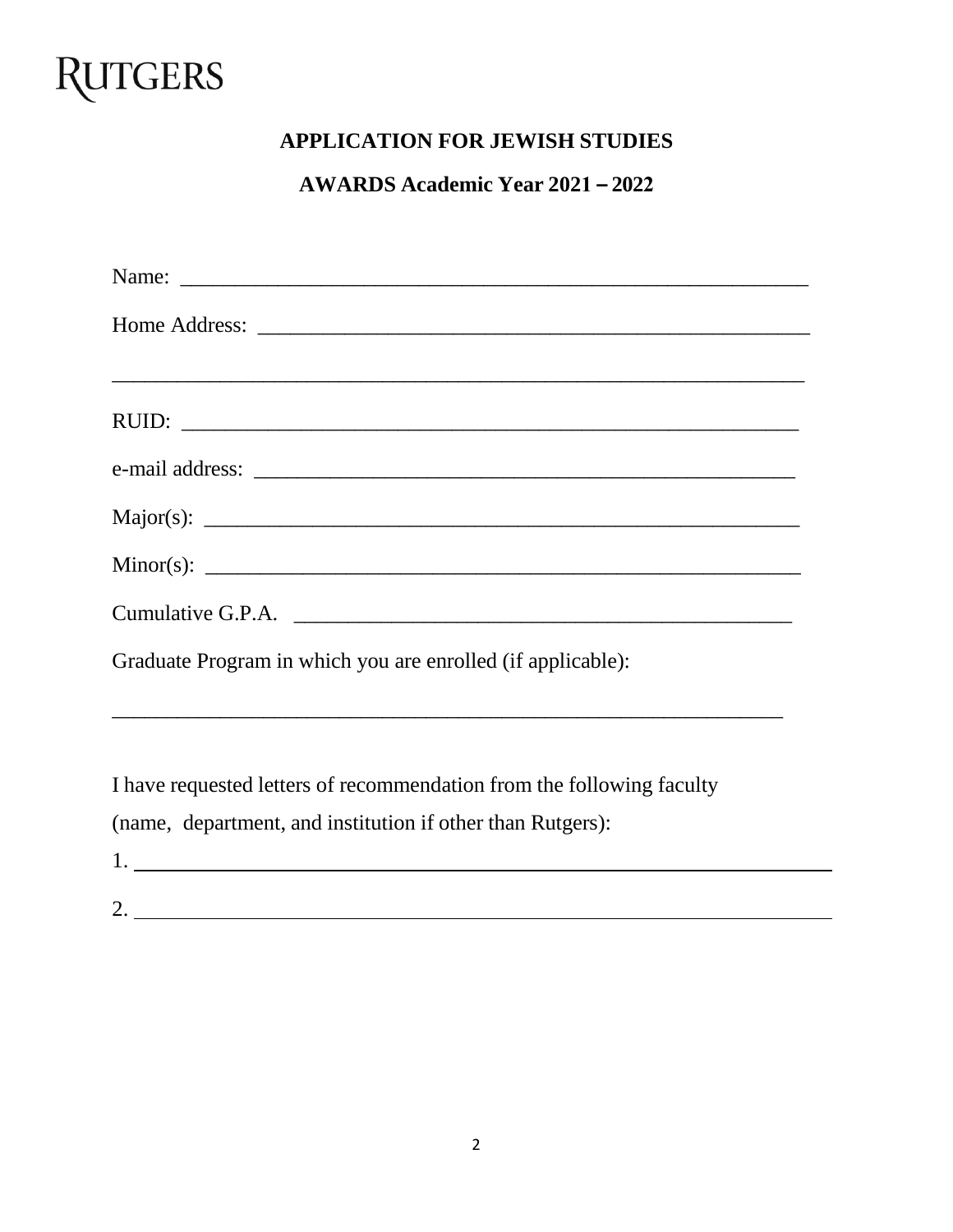# **RUTGERS**

Please list here all the courses you have taken in Jewish Studies, including the semester and grade received:

I hereby certify that all information presented in my application is accurate to the best of my knowledge:

Signature

Date